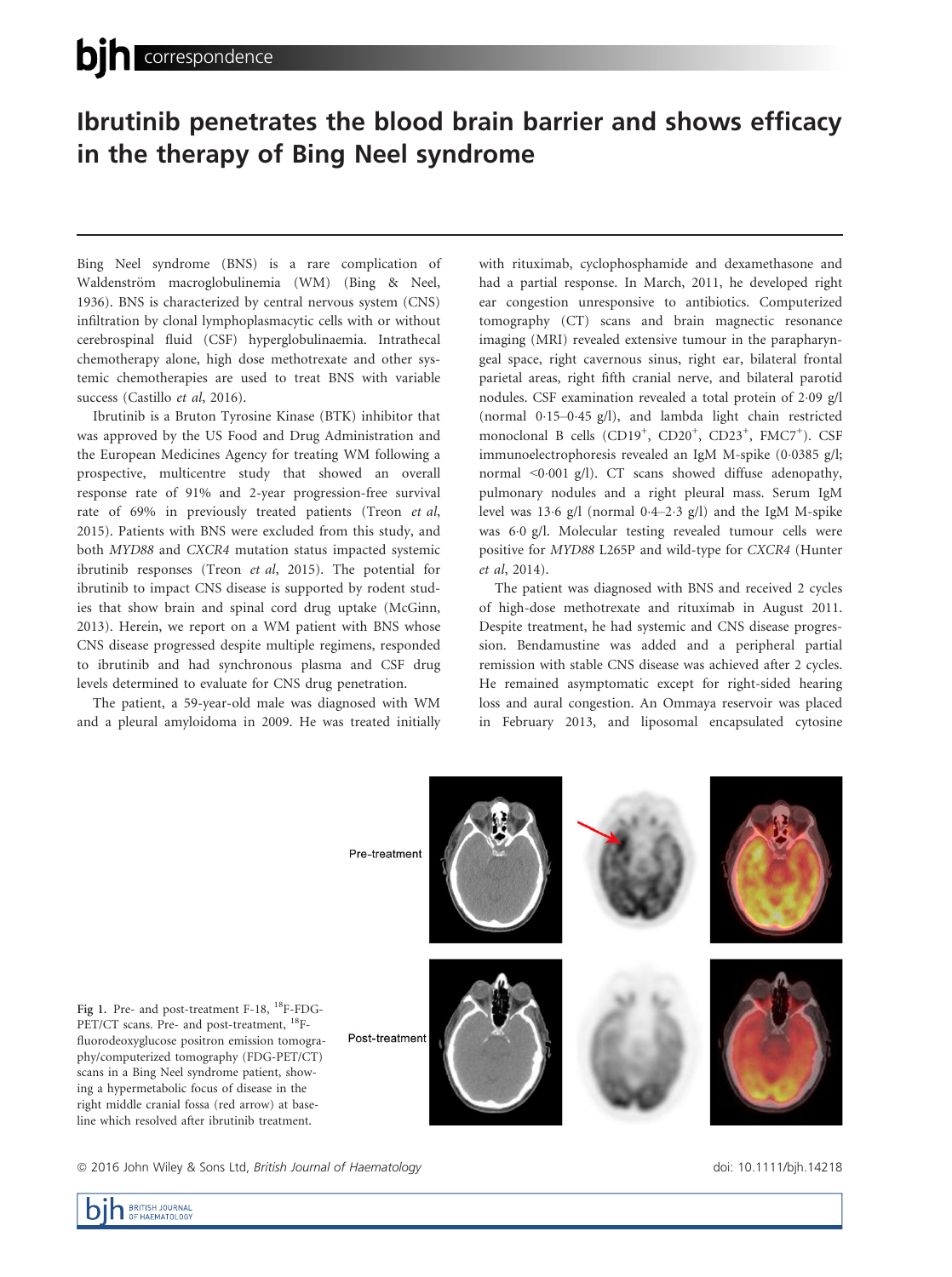| Study Day | Time post-dose (h) | Ibrutinib (nM) |            |             | PCI-45227 $(nM)$ |            |             |
|-----------|--------------------|----------------|------------|-------------|------------------|------------|-------------|
|           |                    | <b>CSF</b>     | Plasma     | %CSF/Plasma | CSF              | Plasma     | %CSF/Plasma |
| Day 1     | $\bf{0}$           | <b>BLO</b>     | <b>BLQ</b> | NA          | <b>BLO</b>       | <b>BLQ</b> | NA          |
|           | ∠                  | 34             | 1133       | $3-0$       | 31               | 502        | $6-2$       |
| 1 Month   |                    | 16             | 463        | 3.5         | 32               | 331        | $8-4$       |
| 4 Months  | 2.5                |                | 318        | 2.2         | 10               | 405        | 2.5         |

Table I. Plasma and CSF concentrations for ibrutinib and its metabolite PCI-45227.

Plasma and CSF samples (from an Ommaya shunt) were collected 2–3 h following administration of 560 mg ibrutinib on Day 1, and at 1 and 4 months. Following collection, samples were frozen at -80°C within 1 h of collection. Concentrations of ibrutinib and its metabolite, PCI-45227, were determined using a qualified liquid chromatography-tandem mass spectrometry assay (Pharmacyclics Inc., Sunnyvale, CA, USA). Limit of detection of the assays for ibrutinib and PCI-45227 is 07 nmol/l for CSF and 23 nmol/l for plasma.

CSF, Cerebrospinal fluid; NA, Not applicable; BLQ, Below the limit of quantitation of the assay.

arabinoside was given intrathecally for 4 months with stable disease.

In early 2014, he developed increasing lymphadenopathy and progressive anaemia (Hb 77 g/l). Serum IgM level was 1250 g/l, and IgM M-spike was 80 g/l. Brain MRI revealed increased oedema and mass effect. CT/positron emission tomography (PET) scans showed markedly progressive diffuse lymphadenopathy and a new right middle cranial fossa extra-axial lesion (Fig 1). CSF total protein was 049 g/l, IgM level was 0.0089 g/l, and an IgM $\lambda$  paraprotein was identified on immunoelectrophoresis. Ibrutinib (560 mg/d) was initiated. After 3 months of therapy, his hemoglobin level improved to 139 g/l, serum IgM decreased to 275 g/l, and IgM M-spike decreased to 50 g/l. A repeat MRI showed decreased nodular enhancement along the right middle cranial fossa floor with decreased right temporal vasogenic edema. Repeat CT/PET scan also showed resolved right middle cranial fossa hypermetabolism (Fig 1), and decreased peripheral adenopathy. Repeat CSF studies 4 months after ibrutinib start showed no clonal B-cells by flow cytometry, a total protein of 029 g/l, IgM level below the limit of detection, and no IgM M-spike. The serum IgM level was 231 g/ l, while the IgM M-spike decreased to 20 g/l. The patient continues to do well in partial remission and remains on ibrutinib at 23 months.

Synchronous plasma and CSF concentrations of ibrutinib and its active metabolite PCI-45227 during the course of therapy were determined (Table I) and demonstrated that ibrutinib penetrated the blood brain barrier. PCI-45227, an active metabolite of ibrutinib, was also detected in the CSF. The ibrutinib level detected in the CSF was above the 50% inhibitory concentration  $(IC_{50})$  for BTK inhibition (05 nmol/l) (MacGlashan et al, 2011). The documented objective CNS response and demonstration of therapeutic CSF drug levels suggests that ibrutinib is a candidate for treating BNS, and possibly other ibrutinib responsive CNS lymphoproliferative disorders. The presence of the MYD88 L265P mutation and absence of a CXCR4 mutation may have favourably impacted this patient's response (Treon et al, 2015). Two recent publications have reported ibrutinib

activity in BNS, but CSF drug levels in these patients were not measured (Cabannes-Hamy et al, 2016; Castillo et al, 2016). A higher dose of ibrutinib (560 mg/d) than typically used in WM (420 mg/d) was administered to our patient and may have contributed to measurable CSF ibrutinib and PCI-45227 drug levels, and BNS response. Bernard et al (2015) recently reported CNS responses in 3 mantle cell lymphoma patients who received 560 mg/d of ibrutinib. Ibrutinib levels in excess of the  $IC_{50}$  for BTK inhibition were also recognized in the CSF of these patients. At the National Institutes of Health, Dunleavy et al (2015) are exploring ibrutinib at 560–840 mg/d to treat primary CNS lymphoma (PCNSL), which, like WM, shows high rates of activating MYD88 mutations (Yamada et al, 2015). Ibrutinib was observed in the CSF of these patients at concentratons that exceeded the IC<sub>50</sub> for BTK inhibition, and were maintained for a median of 4 and 85 h at the 560 mg and 700 mg doses, respectively. With ibrutinib alone, 7 of 8 of the evaluable PCNSL patients achieved partial responses before combination chemotherapy was introduced (Dunleavy et al, 2015). Taken together, these studies demonstrate that ibrutinib crosses the blood brain barrier in patients with various B-cell malignancies, including WM, and can impact CNS disease in ibrutinib sensitive lymphomas. The optimal dose and schedule of ibrutinib treatment in CNS disease remains to be clarified.

#### Acknowledgements

The authors are grateful to Drs. Thorsten Graef and Juthamas Sukbuntherng at Pharmacyclics Inc. for their guidance and assistance in performing the pharmacokinetic studies and their helpful review of the manuscript. Molecular studies were supported by funding from Peter S. Bing M.D.

## Contributions

CM provided patient care and wrote the manuscript; SS provided patient care and reviewed the manuscript; JJC analysed the data and reviewed the manuscript. LX performed